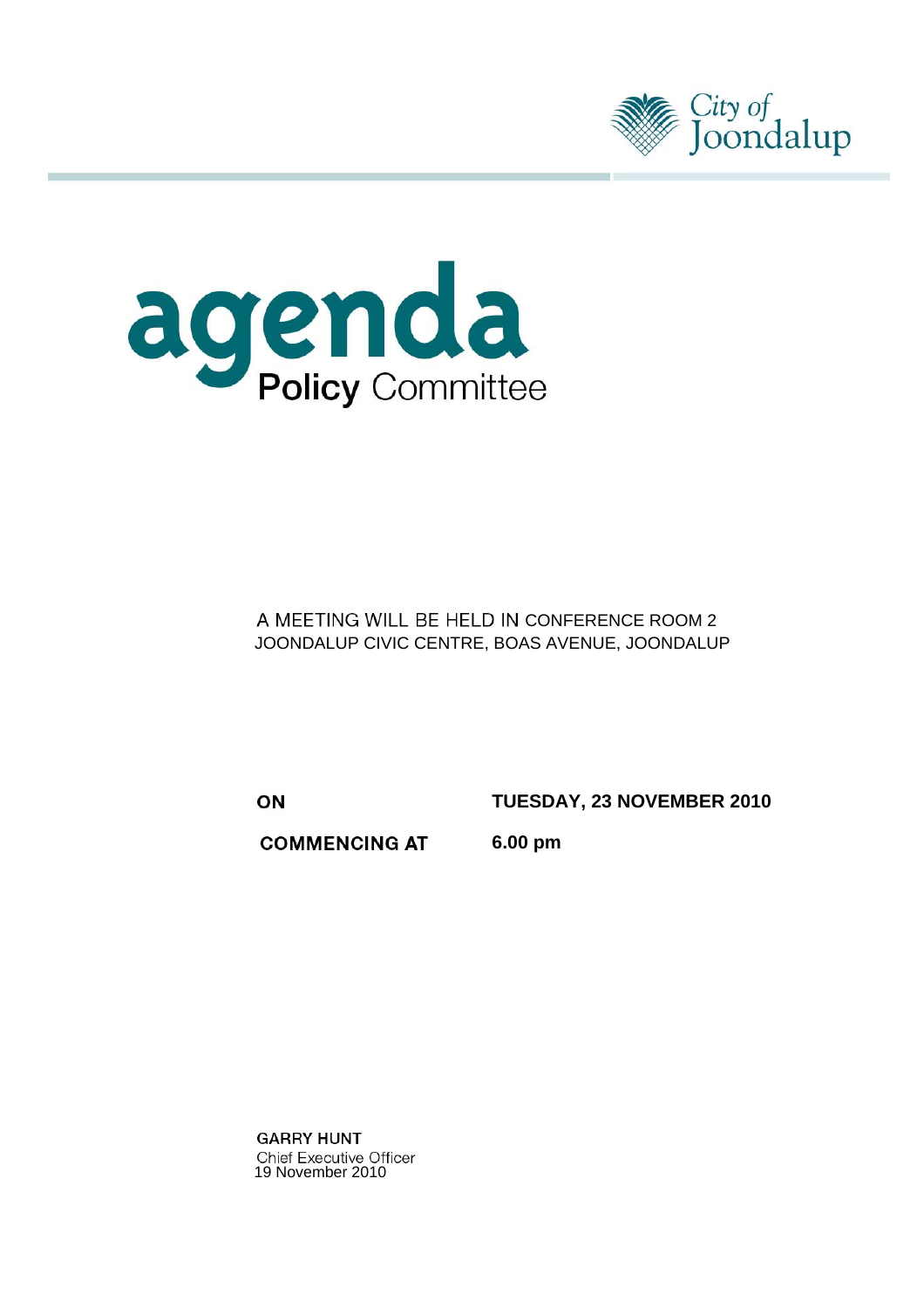# **TABLE OF CONTENTS**

| <b>Item</b> | Title                                                                          | Page |
|-------------|--------------------------------------------------------------------------------|------|
|             | <b>Declaration of Opening</b>                                                  | 4    |
|             | Apologies/Leave of absence                                                     | 4    |
|             | <b>Confirmation of Minutes</b>                                                 | 4    |
|             | <b>Declarations of Interest</b>                                                | 4    |
|             | Identification of matters for which the meeting may sit<br>behind closed doors | 4    |
|             | <b>Reports</b>                                                                 |      |
| 1           | Setting of Meeting Dates - 2011                                                | 5    |
| 2           | Draft Streetlight Shade Policy                                                 | 6    |
| 3           | Draft Dedicated Car Parking for Parents with Prams Policy                      | 11   |
|             | Motions of which previous notice has been given                                | 18   |
|             | <b>Requests for Reports for future consideration</b>                           | 18   |
|             | <b>Closure</b>                                                                 | 18   |

**Note:** 

#### **Clause 77 of the City's Standing Orders Local Law 2005 states:**

"Unless otherwise provided in this local law, the provisions of this local law shall apply to meetings of committees with the exception of:

- (a) Clause 29 (Members seating); and
- (b) Clause 54 (Limitation on members speaking)."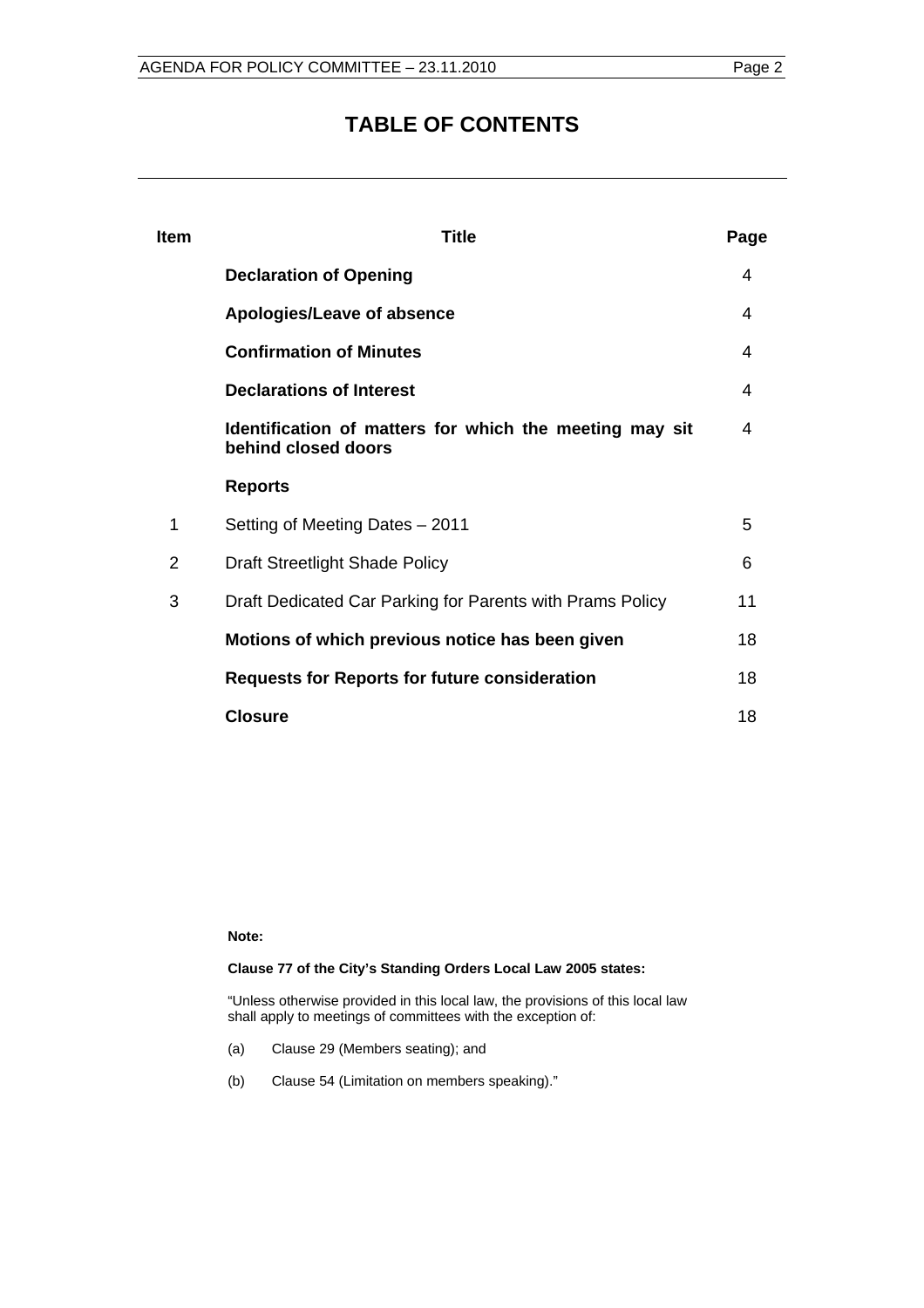# **CITY OF JOONDALUP**

Notice is hereby given that a meeting of the **Policy Committee** will be held in Conference Room 2, Joondalup Civic Centre, Boas Avenue, Joondalup on **Tuesday, 23 November 2010** commencing at **6.00pm.**

GARRY HUNT Chief Executive Officer **Joondalup** 19 November 2010 Western Australia

# **AGENDA**

#### *Committee Members*

*Members Deputies* 

| Cr Kerry Hollywood          | <b>Presiding Person</b>        | Cr Tom McLean            |
|-----------------------------|--------------------------------|--------------------------|
| Cr John Chester             | <b>Deputy Presiding Person</b> | Cr Brian Corr            |
| <b>Mayor Troy Pickard</b>   |                                |                          |
| Cr Trona Young              |                                | Cr Philippa Taylor       |
| Cr Liam Gobbert             |                                | <b>Cr Geoff Amphlett</b> |
| Cr Christine Hamilton-Prime |                                | Cr Mike Norman           |
| Cr Fiona Diaz               |                                | <b>Cr Russ Fishwick</b>  |

#### *Quorum for meetings (4):*

*The quorum for a meeting is to be at least 50% of the number of offices (whether vacant or not) of member of the committee.* 

#### *Simple Majority:*

*A simple majority vote is to be more than 50% of those members present at the meeting.* 

#### *Absolute Majority (4):*

*An absolute majority vote is to be more than 50% of the number of offices (whether vacant or not) of the committee.* 

#### *Casting vote:*

In the event that the vote on a motion is tied, the presiding person must cast a *second vote.*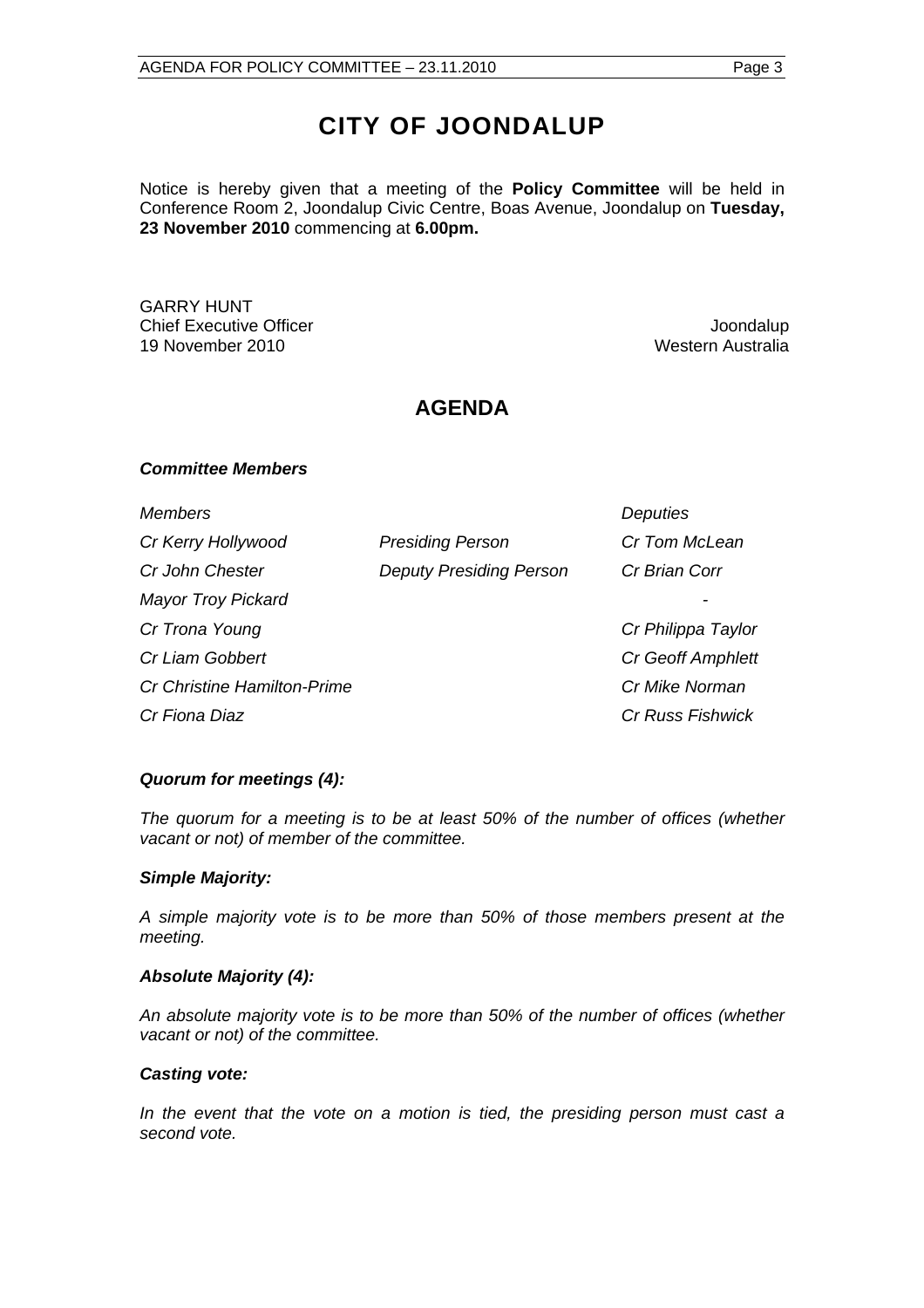#### **Terms of Reference:**

- *(a) To make recommendations to Council on the development and review of strategic (Council) policies to identify the direction of the Council;*
- *(b) To Initiate and formulate strategic (Council) policies;*
- *(c) To devise and oversee the method of development (level and manner of community consultation) for the development of strategic (Council) policies;*
- *(d) To review the Council Policy Governance Framework in order to ensure compliance with provisions of the Local Government Act 1995.*

# **DECLARATION OF OPENING**

#### **APOLOGIES/LEAVE OF ABSENCE**

#### **Leave of Absence previously approved**

Cr Young 19 to 28 November 2010 inclusive

#### **CONFIRMATION OF MINUTES**

#### MINUTES OF THE POLICY COMMITTEE HELD ON 24 AUGUST 2010

#### **RECOMMENDATION**

**That the minutes of the meeting of the Policy Committee held on 24 August 2010 be confirmed as a true and correct record.** 

**DECLARATIONS OF INTEREST** 

**REPORTS**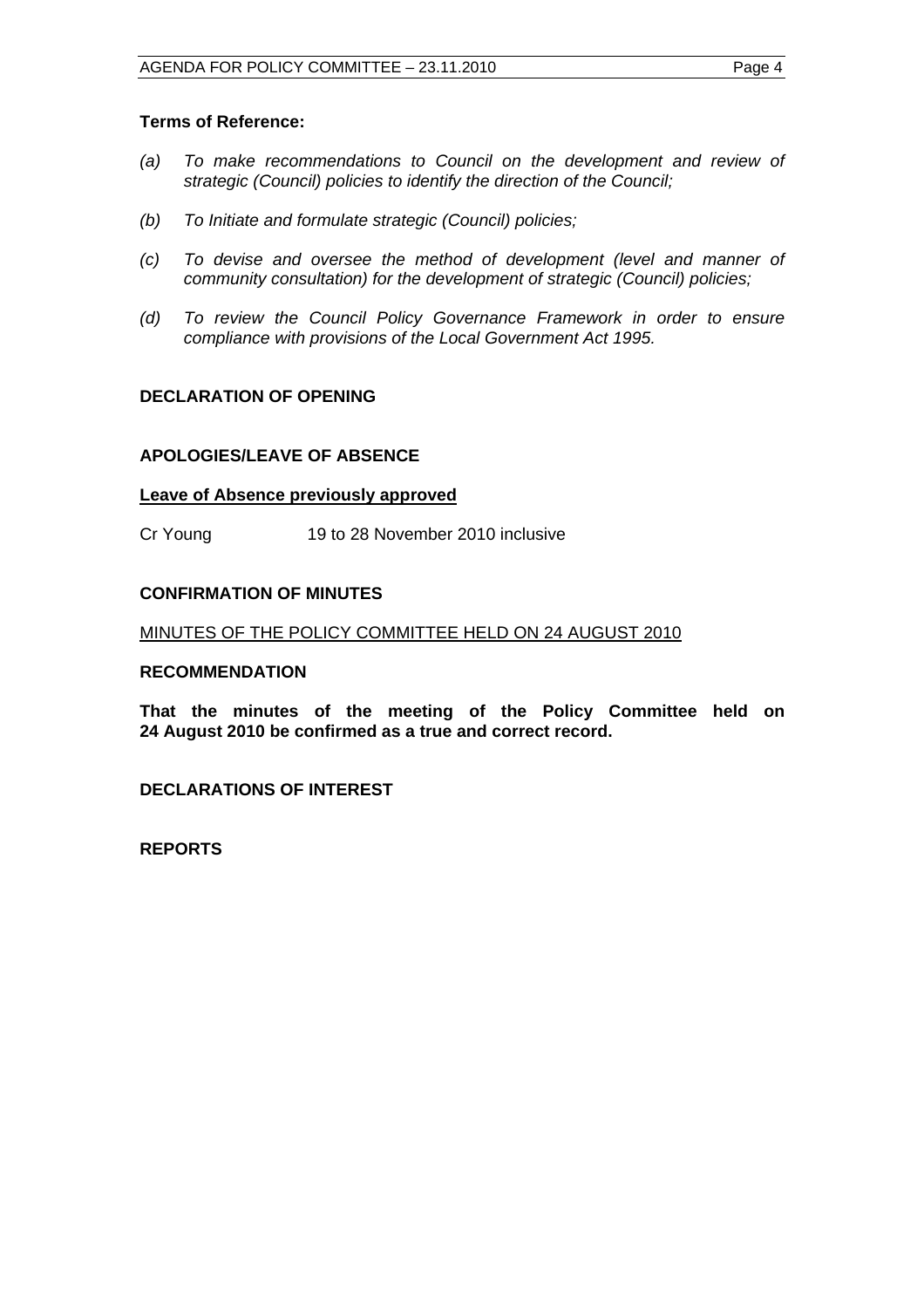**WARD:** All

**RESPONSIBLE:** Mr Jamie Parry, Director Governance and Strategy

**FILE NUMBER:** 26176

**ATTACHMENTS:** Nil.

# **PURPOSE**

To provide a schedule of meeting dates for the Policy Committee for 2011.

# **BACKGROUND**

At its meeting held on 16 November 2010, Council resolved to:

*"7 AGREES that meetings for designated Council Committees be scheduled to occur on Mondays or Wednesdays of weeks 1, 2 or 3 of any month to minimise potential conflicts with other Council activities."* 

# **DETAILS**

It is suggested that quarterly meetings of the Policy Committee be set for 2011.

The meeting dates are based on the schedule of Council meeting dates, adopted by Council at its meeting held on 16 November 2010. The proposed meeting dates are as follows:

6.00pm on Monday, 7 February 2011; 6.00pm on Monday, 9 May 2011; 6.00pm on Monday, 8 August 2011; 6.00pm on Monday, 14 November 2011.

# **VOTING REQUIREMENTS**

Simple majority.

#### **RECOMMENDATION**

**That the Policy Committee APPROVES the following meeting dates for 2011:** 

**6.00pm on Monday, 7 February 2011; 6.00pm on Monday, 9 May 2011; 6.00pm on Monday, 8 August 2011; 6.00pm on Monday, 14 November 2011.**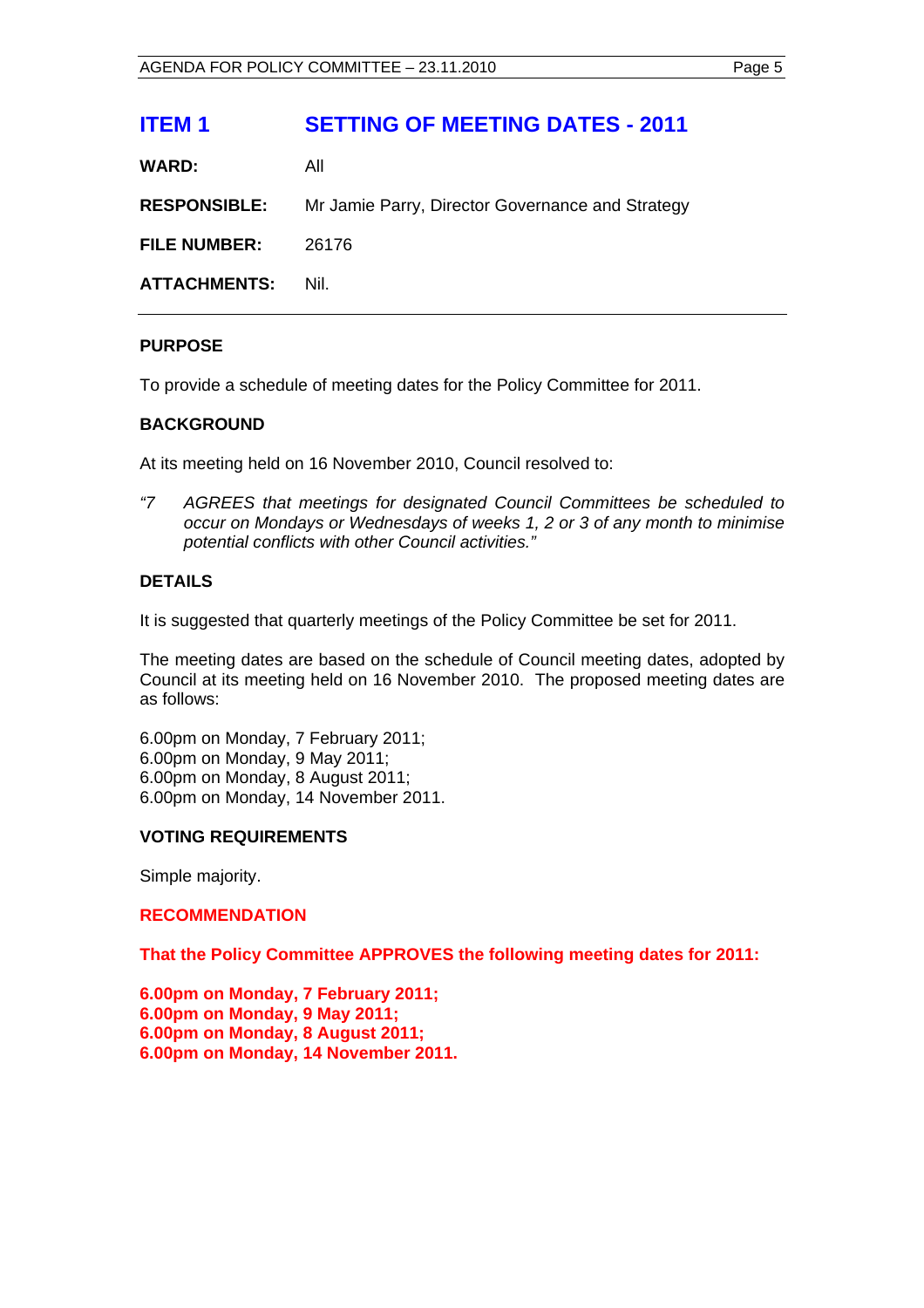# **ITEM 2 DRAFT STREETLIGHT SHADING POLICY**

**WARD:** All

**RESPONSIBLE** Mr Martyn Glover, Director Infrastructure Services

**FILE NUMBER:** 06009, 18058

**ATTACHMENTS:** Attachment 1 - Draft Streetlight Shading Policy

# **PURPOSE**

To provide the Draft Streetlight Shading Policy for consideration.

#### **EXECUTIVE SUMMARY**

This report outlines the content of the Draft Streetlight Shading Policy (as detailed in Attachment 1). This draft policy has been developed to provide guidance on the provision of shading for streetlights on roads in the City of Joondalup.

#### **BACKGROUND**

Streetlights are provided in all areas of the City. Approximately 70% of these lights are owned, installed, and maintained by the State Government Agency, Western Power. The other 30% of streetlights within the City are owned, installed and maintained by the City of Joondalup.

Streetlight lamps provided by Western Power are replaced every three to four years as part of their bulk lamp replacement program. In addition, dim and faulty lamps are replaced on an 'as required' basis as part of Western Power's general maintenance program. As lamps are replaced, the wattage is generally unchanged; however, as light output of lamps gradually dims over time, new lamps may appear brighter when first installed.

Shading for streetlights may be requested by residents due to their preference for less light intrusion through property windows, bedroom curtains and/or screens. The provision of such shading is provided by Western Power on request from the City of Joondalup, and the full cost of installation is charged to the City.

The City receives approximately four requests per month for streetlight shading from residents and there is some uncertainty surrounding the financial obligations involved in installation. The Draft Streetlight Shading Policy (as detailed in Attachment 1) addresses this uncertainty.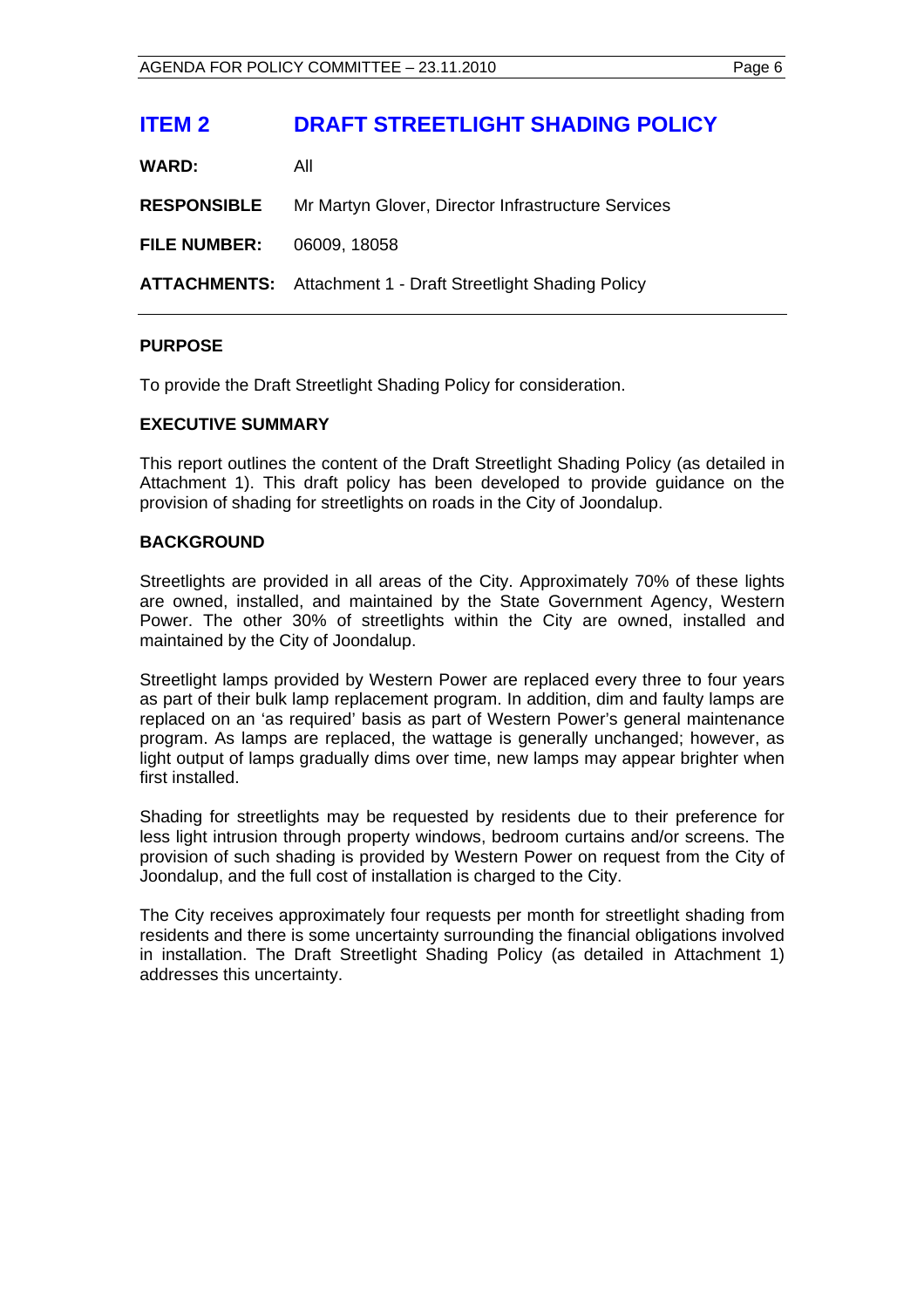## **DETAILS**

The cost for shading installation varies depending on the type of shading, and the type and location of the streetlight. Between 2004 and 2010, actual costs for installing streetlight shading have ranged between \$155 and \$935 (excluding GST). Quotations up to \$1,750 (excluding GST) have also been received; however, these installations have not been progressed. In addition, since 2005, Western Power has charged local governments a \$500 (excluding GST) non-refundable upfront quotation fee (this fee is subtracted from the final cost if the installation goes ahead; otherwise the fee is retained by Western Power).

Western Power has recently advised that they are currently reviewing their processes to reduce street light shading installation costs. Costs are expected to be approximately \$260 (excluding GST) in the Perth metropolitan area.

Currently, residents requesting streetlight shading are informed that they will be charged the full cost of the installation. City Officers have advised that few residents progress with the installation after being informed of this cost. However, there is, no formal policy position to articulate this and it is recommended that such a policy be adopted.

#### **Issues and Options Considered:**

The City has developed a Draft Streetlight Shading Policy, (as detailed in Attachment 1). In developing the policy, the City contacted numerous local governments in the Perth Metropolitan Area to identify a consistent approach to the provision of streetlight shading. Of the 15 responses received, only two local governments (City of Stirling and Town of Claremont) responded that they did not support the provision of shading for streetlights; the 13 other local governments responded that they did support the provision of streetlight shading. With regard to cost, only two local governments (Towns of Cambridge and Cottesloe), fund the entirety of the installation, with the remaining local governments (Cities of Belmont, Gosnells, Mandurah, Melville, Perth, Rockingham and South Perth, and Towns of Bassendean, Mosman Park, Victoria Park and Vincent) charging the full cost of installation to the resident.

It is therefore recommended that the City does support the provision of shading for streetlights upon request from residents, but only where:

- additional streetlights have been installed as a result of road or other works;
- additional streetlights have caused a significant change to illumination levels: and
- Western Power has advised the City that streetlight shading is appropriate.

It is recommended that the City does not consider requests for streetlight shading where:

- a change to illumination levels is due to lamp replacement by Western Power;
- carriageway, path and verge illumination or safety would be compromised;
- amenity to neighbouring properties would be negatively affected; and/or
- Western Power has advised the City that streetlight shading is inappropriate and/or cannot be installed.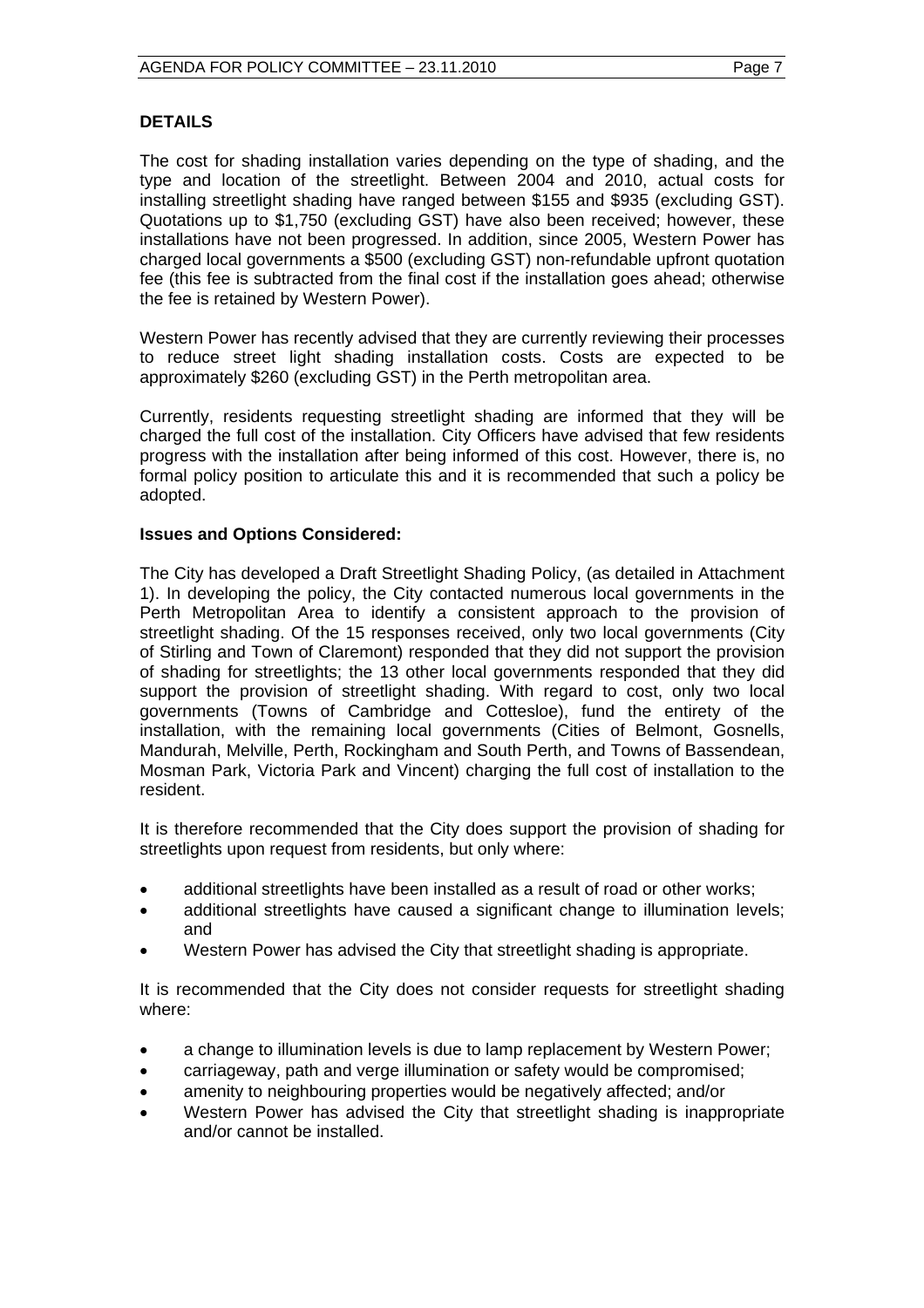The City believes that the installation of shading is a service provided 'above and beyond' the general provision of streetlights. As such, it is recommended that a 'user pays' approach be adopted with equal contribution being made by the resident and the City, that is:

- 50% of the cost borne is by the City; and
- 50% of the cost borne is by the resident.

If the resident is a pensioner, it is recommended that the City meets the full cost of installing the shading, that is:

100% of the cost borne is by the City.

# **Legislation/Strategic Plan/Policy Implications:**

# **Legislation**

Not applicable

# **Strategic Plan**

Mission - *"To undertake all our activities with the endeavour of meeting community expectations and achieving sustainable lifestyles".* 

# **Policy**

As detailed above, the City has developed a Draft Streetlight Shading Policy for the Policy Committee's consideration (as detailed in Attachment 1).

# **Risk Management Considerations:**

Potential risks associated with the adoption of the Draft Streetlight Shading Policy (as detailed in Attachment 1) are financial risks and have been articulated in the 'Financial/Budget Implications' section below.

# **Financial/Budget Implications:**

As detailed above, the City receives approximately four requests for streetlight shading per month; however, the majority of these requests are not progressed as residents are not prepared to bear the cost of installation. On average, one streetlight shade is installed per year, costing between \$500 and \$1,750 (excluding GST).

The following table details the estimated financial implications for the installation of one streetlight shade, and 12 streetlight shades per year:

| <b>Number of</b>                                      |                                 | <b>Minimum cost City:</b>     | <b>Maximum cost to:</b>         |                               |  |
|-------------------------------------------------------|---------------------------------|-------------------------------|---------------------------------|-------------------------------|--|
| installation of<br>streetlight shading<br>in one year | <b>Normal</b><br>resident (50%) | <b>Pensioner</b><br>$(100\%)$ | <b>Normal</b><br>resident (50%) | <b>Pensioner</b><br>$(100\%)$ |  |
| One                                                   | \$250                           | \$500                         | 875                             | \$1,750                       |  |
| 12 (one per month)                                    | \$3,000                         | \$6,000                       | \$10,500                        | \$21,000                      |  |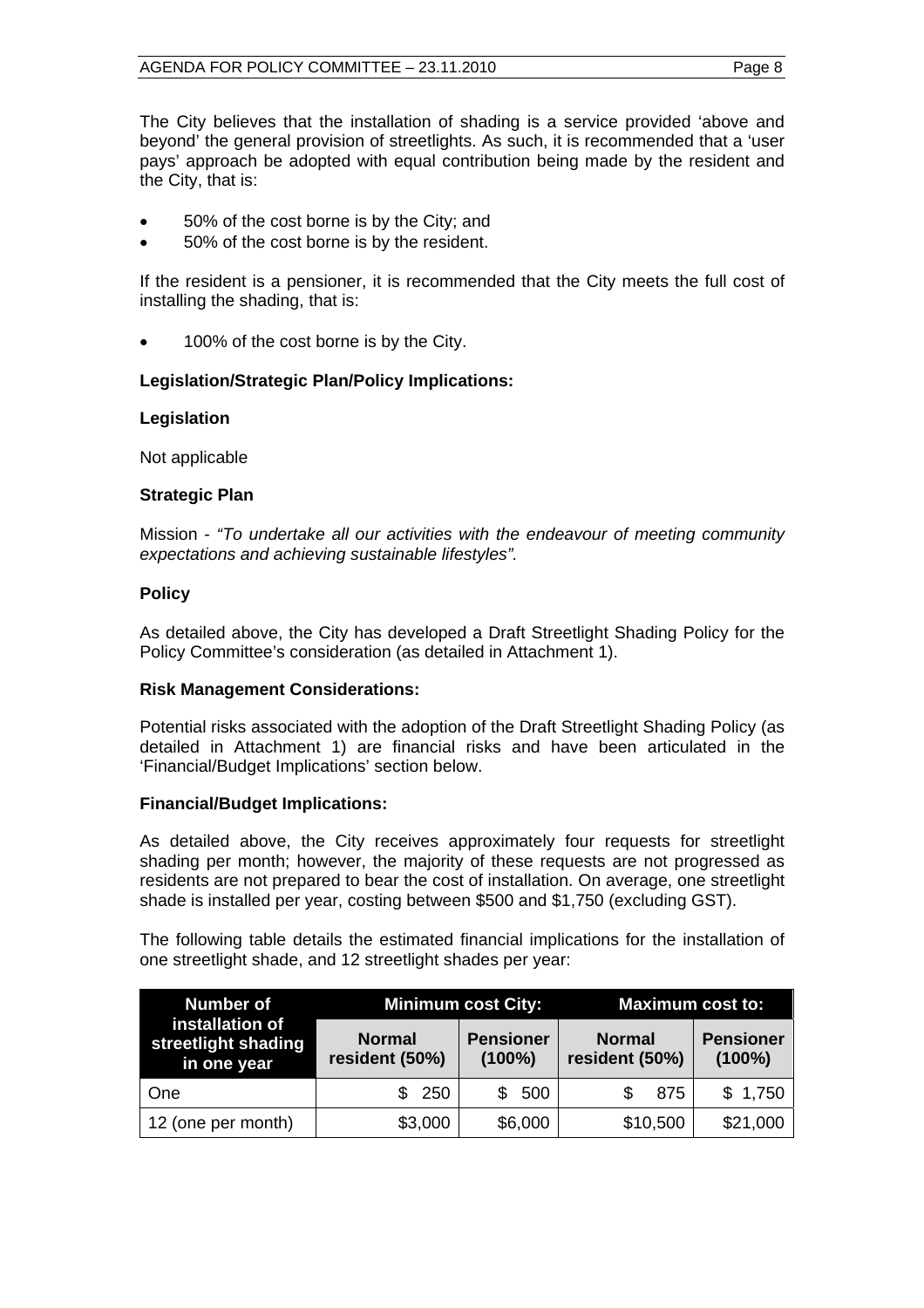Therefore, the financial implications for this policy are dependent on whether the resident wishes to proceed with the installation of streetlight shading and whether that resident is a pensioner. If only one streetlight shade was installed in a year for example (which is currently the number of streetlight shade installed), the City would face a cost of between \$250 and \$1,750 (excluding GST). It is believed that if the policy is approved by Council, this could increase to one streetlight shade per month being installed, meaning the City would face a cost of between \$3,000 and \$21,000 (excluding GST).

These costs would be significantly reduced if, as a result of the review of its processes, Western Power reduces its street light shading costs to \$260 (excluding GST) per streetlight shade as has been recently indicated.

Funds will be available for the installation of streetlight shades in the budget currently used for street lighting maintenance.

#### **Financial/Budget Implications:**

| <b>Account No:</b>           | R3008-3359-TBA         |
|------------------------------|------------------------|
| <b>Budget Item:</b>          | <b>Street Lighting</b> |
| <b>Budget Amount:</b>        | \$3,036,610            |
| <b>Amount Spent To Date:</b> | \$877,818              |
| <b>Proposed Cost:</b>        | TRA                    |
| <b>Balance:</b>              | TRA                    |

#### **Regional Significance:**

Not applicable

# **Sustainability Implications:**

Not applicable

#### **Consultation:**

The City has consulted with other local governments in the development of this policy.

# **COMMENT**

Street lighting is a major part of the road and pedestrian traffic network and it is the City's responsibility to illuminate this network according to Australian Standard 1158. Although the streetlights are owned, installed and maintained by Western Power, it is the City's responsibility to ensure a safe thoroughfare which is properly illuminated.

This draft policy has been developed to provide the City with appropriate guidance on the provision of shading for streetlights on roads in the City of Joondalup.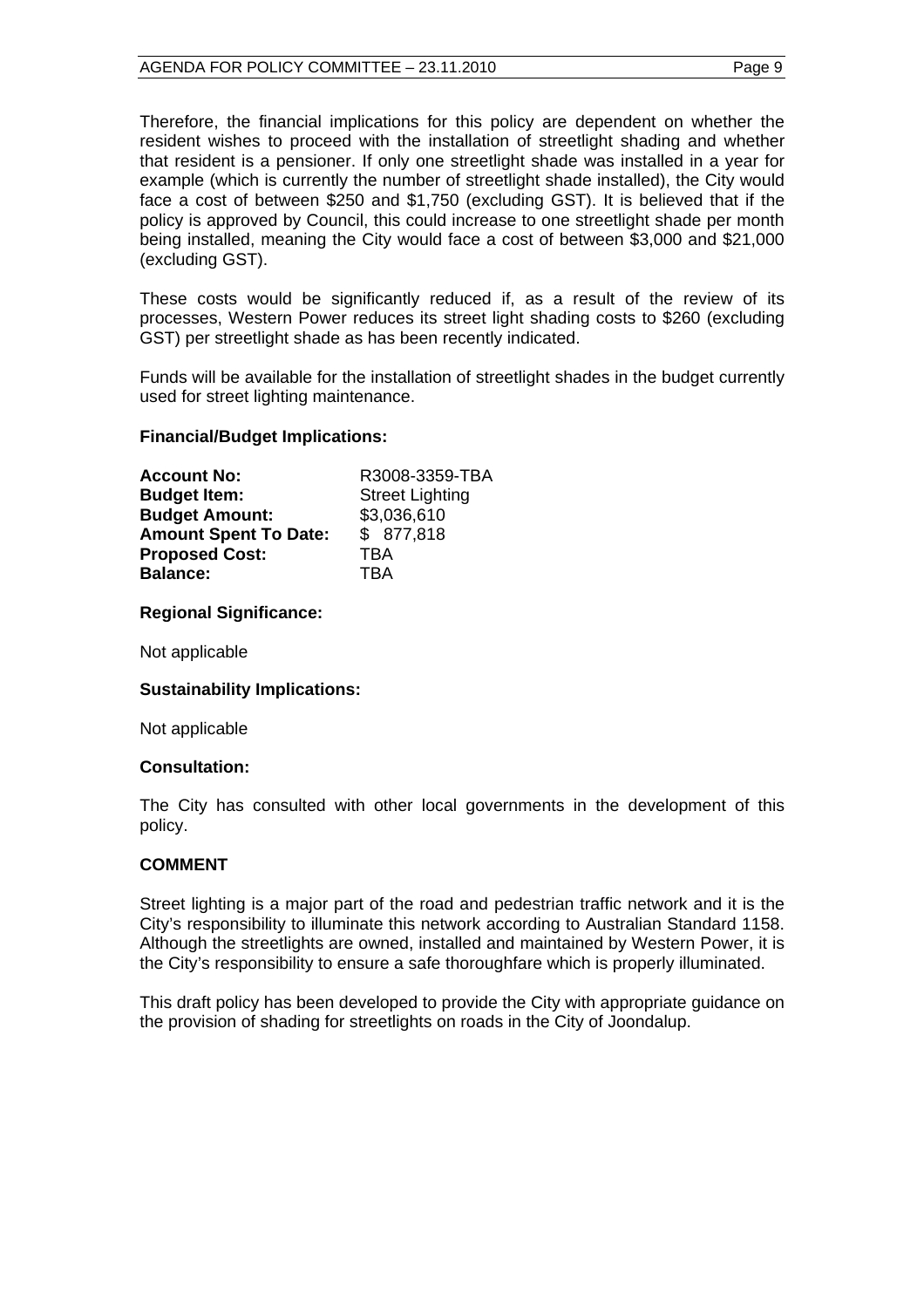#### **VOTING REQUIREMENTS**

Simple Majority

# **RECOMMENDATION**

**That the Policy Committee RECOMMENDS that Council ADOPTS the Draft Streetlight Shading Policy as detailed in Attachment 1 to this Report.**

*Appendix 1 refers* 

*To access this attachment on electronic document, click here:<Attach1agnPolicy231110.pdf>*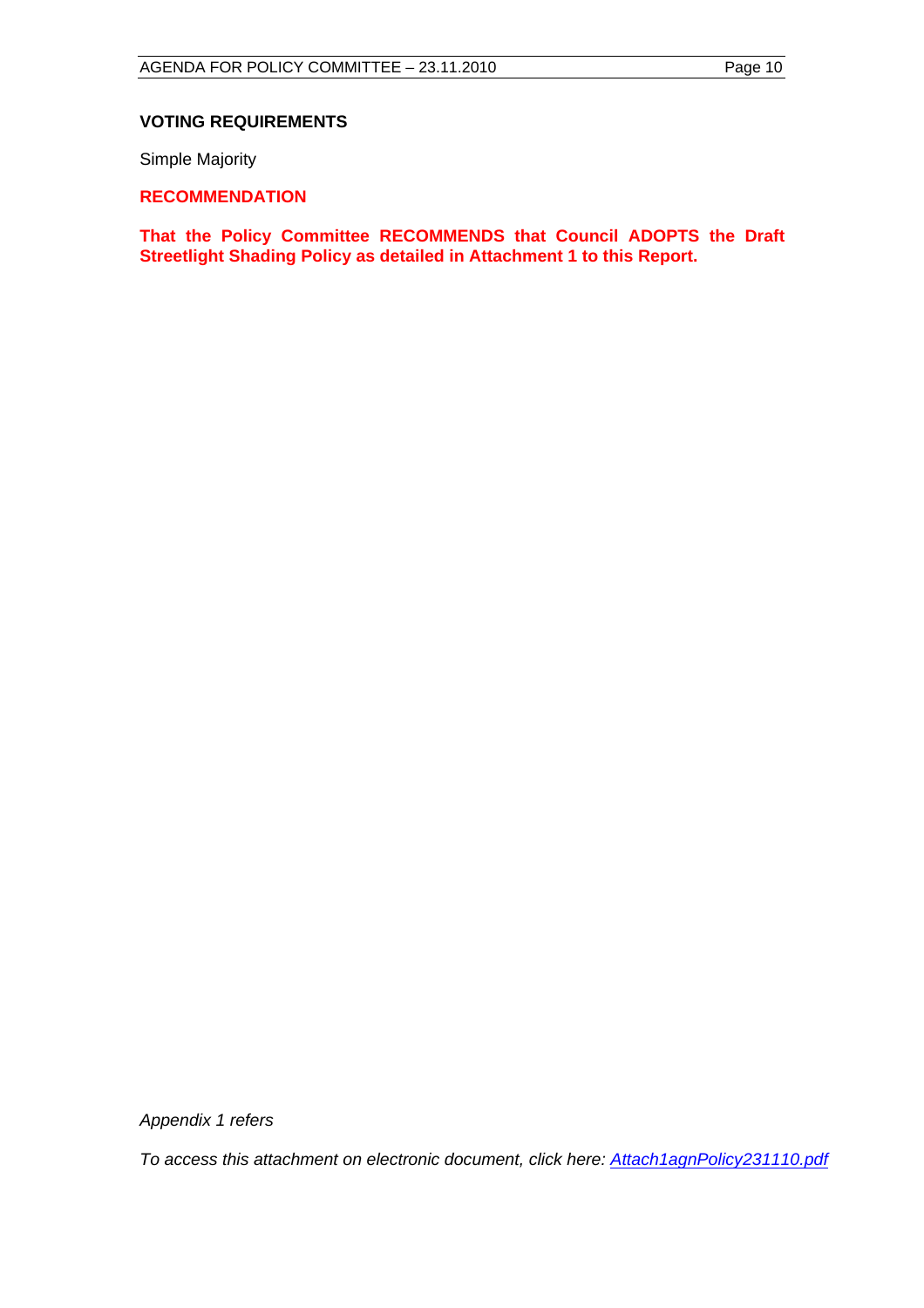# **ITEM 3 DRAFT DEDICATED CAR PARKING FOR PARENTS WITH PRAMS POLICY**

| <b>WARD:</b>        | All                                             |                                                                     |  |
|---------------------|-------------------------------------------------|---------------------------------------------------------------------|--|
| <b>RESPONSIBLE</b>  | Ms Dale Page, Director Planning and Development |                                                                     |  |
| <b>FILE NUMBER:</b> | 29136                                           |                                                                     |  |
| <b>ATTACHMENTS:</b> | Attachment 1                                    | Draft Dedicated Car Parking for Parents with<br><b>Prams Policy</b> |  |

# **PURPOSE**

To provide the Draft Dedicated Car Parking for Parents with Prams Policy for consideration in relation to the provision of parking bays set aside for the exclusive use of seniors and parents with prams.

# **EXECUTIVE SUMMARY**

This report identifies the City's current obligations in regard to the provision of parking bays exclusively for the use of specific user groups, and the enforcement thereof.

The report also:

- raises difficulties associated with provision of parking for the exclusive use of seniors;
- outlines options for provision of parking for the exclusive use of parents with prams;
- recommends a preferred approach to provision of parking for the exclusive use of parents with prams;
- provides a Draft Dedicated Car Parking for Parents with Prams Policy for consideration by the Policy Committee.

# **BACKGROUND**

At its meeting held on 29 September 2009, the Policy Committee requested a report in relation to dual use car parking bays that can be utilised exclusively by both seniors and parents with prams.

#### **Current requirements and obligations**

District Planning Scheme No. 2 (DPS2) requires the provision of an overall number of car parking bays for any development, based on the proposed land uses. The Scheme does not however require any of these bays to be set aside for specific user groups.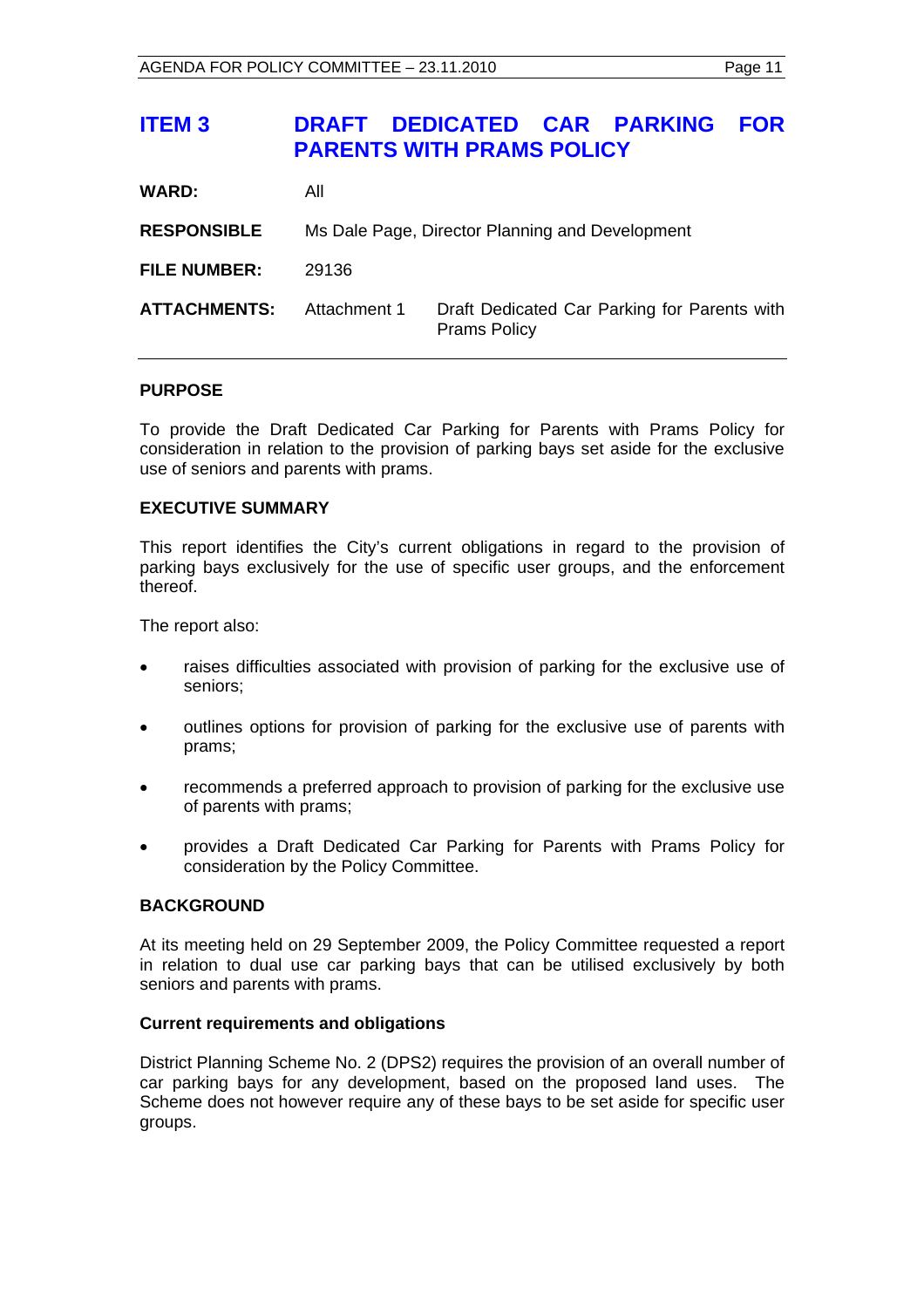All developments, whether these be City buildings or privately constructed developments, are required to provide parking for people with disabilities in accordance with the Building Code of Australia (BCA) and the Australian Standard for off-street car parking (AS/NZS 2890.1 – 2004) (the Australian Standard).

The City currently provides parking for persons with disabilities at all of its facilities in accordance with the requirements of the BCA and the relevant Australian Standard. The City also requires that all private developments comply with these requirements through the planning and building approval processes.

ACROD permits are issued to persons who cannot access regular parking either as a passenger or driver because of their functional mobility limitations. All applications of ACROD permits are audited by an Occupational Therapist.

It is considered that the provision of parking bays for people with disabilities is accepted within the development industry and supported by the general community, as there is an identified physical need and the permit system ensures fairness and rigour to its application. In addition, it is applied equally across the state, which avoids confusion for users and regulators across local government boundaries.

There are no legal requirements to set aside parking for any other purpose, including for seniors or parents with prams. Where this parking is provided the correct usage of the bays is generally reliant on patrons being considerate and utilising the restricted bays only if they meet the relevant criteria.

The City currently provides six parking bays for exclusive use by parents with prams at its leisure centre in Craigie. These bays are set aside for safety reasons due to the number of young families utilising the centre. The six marked bays are those closest to the building and adjacent to the crèche, which minimises the requirement for parents with several young children to cross the car park. No other City facilities have parking bays set aside for parents with prams or for seniors.

Some shopping centres within the City do provide bays for parents with prams; however, this is currently done at the discretion of the shopping centre management.

# **DETAILS**

#### **Issues and options considered:**

#### **Parking for exclusive use by parents with prams**

The key benefit of providing parking for the exclusive use of parents with prams is to create easier access to facilities for parents juggling prams and young children and safer passage to facilities for young children.

This benefit is maximised when the bays are located close to a specific destination with high visitation by parents with young children and when there are adequate designated bays to cope with demand.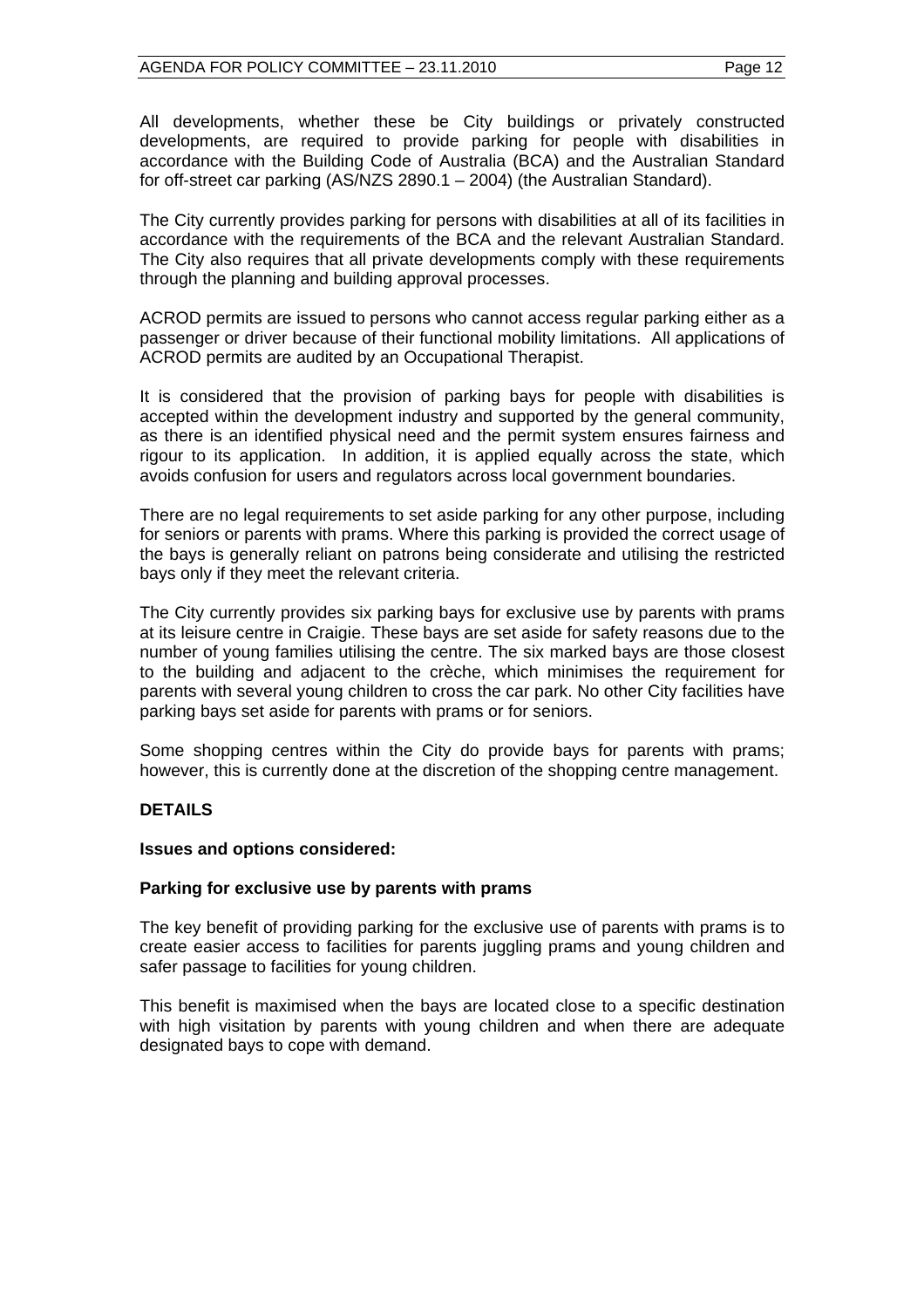There is less benefit in designating such bays in a car park surrounded by general uses or a car park without an identified destination that draws parents with young children. The question is then raised as to where the bays could be located? An option is that they be dispersed around the perimeter of the car park or as close as possible to the entrances of buildings, but demonstrated demand would not drive this action and this could then be seen to be at the unjustified expense of easy access by other users.

The key disadvantages of setting aside parking bays for the exclusive use of parents with prams are that other demographic groups may feel disadvantaged and enforcement will be challenging.

The former of these is easily defensible due to the increased safety for young children that results from parents parking in bays adjoining a verge or close to their destination.

In terms of the latter (enforcement), the effectiveness of this parking initiative would rely largely on users doing the 'right thing'.

The City's *Parking Local Law 1998* (Parking Local Law) provide the ability for City officers to infringe persons parking in Parents with Prams parking where they are not entitled to do so and where the Parking Local Law is enforceable. The Parking Local Law is enforceable in all City operated facilities but can only be enforced on private property under an agreement between the City and land owner. Currently the City has an agreement only with Lakeside Joondalup Shopping City. A formal agreement with other private developments or centres would be required before the City could provide enforcement services.

Even then, enforcement could likely only occur if parking enforcement officers witness the offence of someone using the bays, who does not meet the criteria to do so.

The issue should also be considered of whether the provision of parking for the exclusive use of parents with prams on private property should be mandated or encouraged by the City.

In order to mandate the provision of this parking, an amendment to DPS2 would need to be pursued. As mentioned above, it would likely be the type of business or attraction that would drive any real and consistent demand for the bays in question and not necessarily the land use category itself. Therefore, unless the City decided to make the provision of these bays a blanket requirement for all non-residential development, it would be very difficult to determine when, where and how to implement any requirement for the provision of the parking bays.

In light of this, it is likely that such a Scheme amendment would not receive the support of the Western Australian Planning Commission (WAPC). It is also likely that if such a scheme amendment were to be pursued by the City, it would be met with significant resistance from the development/commercial community.

It is noted that some shopping centres within the City of Joondalup have elected to provide parking for parents with prams. This parking is provided voluntarily by the centre management, with some centres requiring patrons to obtain a permit from the centre prior to utilising this parking. However, apart from the Lakeside Joondalup Shopping City, the City has no enforcement role and the restricted use of this parking relies on people 'doing the right thing'.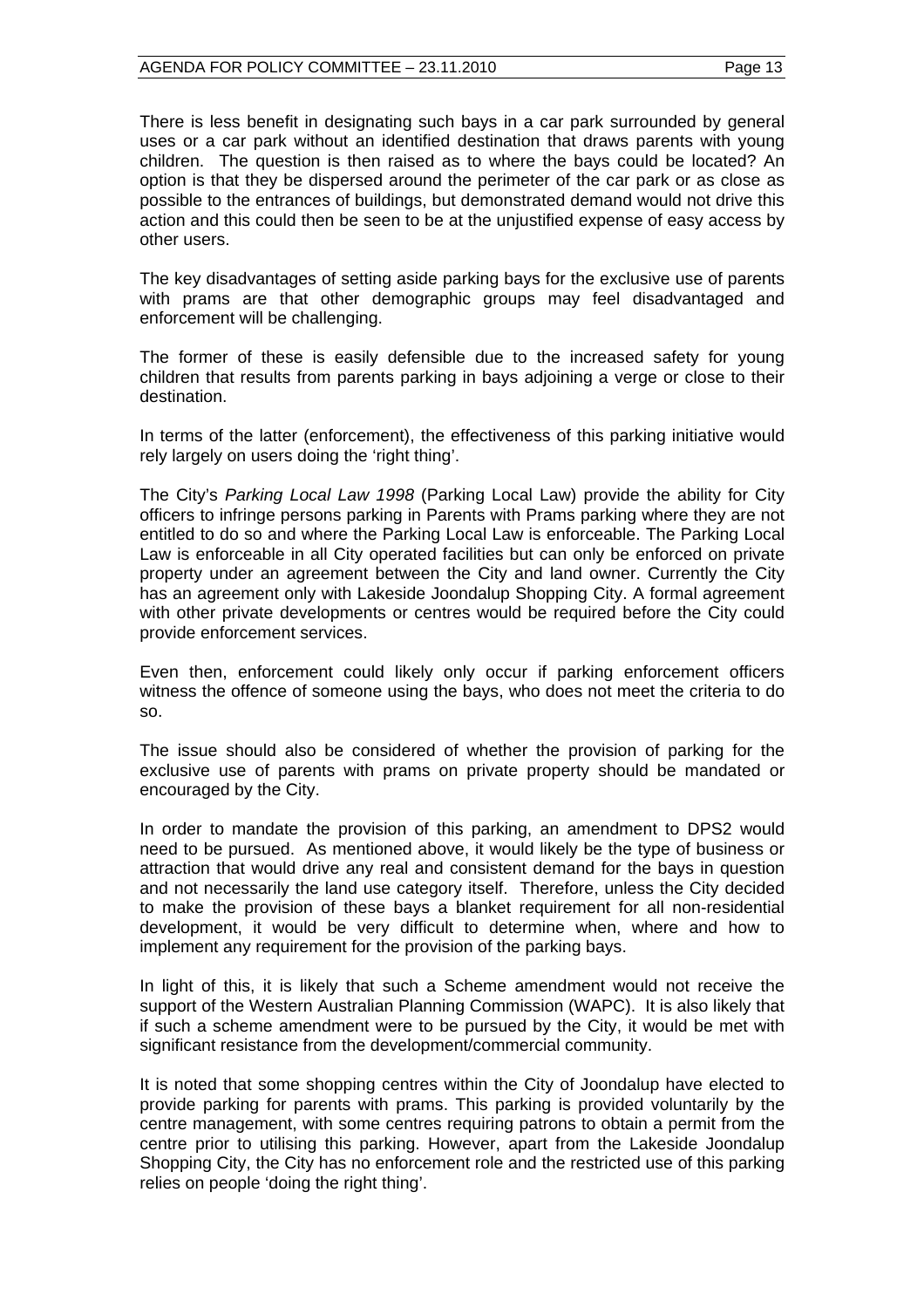## **Parking for exclusive use by seniors**

The key benefit of providing parking for the exclusive use of seniors is to enable seniors with reduced mobility to have easier access to facilities.

Not unlike setting aside parking for the exclusive use of parents with prams, this benefit is maximised when the bays are located close to a specific destination with high visitation by seniors and when there are adequate designated bays to cope with demand.

The key disadvantages of setting aside parking bays for the exclusive use of seniors are that other demographic groups may feel disadvantaged and enforcement will be challenging.

With respect to the former, it is important to note that bays set aside for the purpose of seniors' parking, would be able to be used by any person aged over 60, irrespective of whether they are active, fit and healthy or have reduced mobility (but not to the extent that they quality for an ACROD permit). There are other people who have temporary or permanent mobility impairments (though not to the extent that they qualify for an ACROD permit), irrespective of their age or any other demographic consideration.

Questions are consequently likely to be raised by other groups and the community as to whether providing exclusive use bays for seniors is justifiable or equitable and the City needs to consider whether there is sufficient rationale for extending the preferential marking of bays from demonstrated physical need/ impairment to a less tangible need, that is, preference based on age.

In terms of enforcement, though potentially easier to identify non-compliance on a day to day basis than parking for parents with prams, the effectiveness of such a parking initiative would still need to rely largely on an honesty system.

A local law amendment would be required if the City wished to infringe persons unlawfully parking in bays set aside for seniors parking. It is considered that such an amendment is unlikely to be supported as a simple enforceable definition of "senior" has not been established and many non-seniors may feel that such a broad authority to use designated bays irrespective of physical need is not warranted when ACROD parking provisions are already in place, are well understood and apply across the State.

#### **Options for consideration:**

Mandating the provision of car bays on private property for the exclusive use of any group, apart from people with disabilities, has been excluded as an option for serious consideration given the significant complexities with implementing such requirements.

However, it is considered worthwhile for the City to encourage or support the provision of these dedicated parking bays on privately owned land, via policy.

Therefore, it is considered that the options for consideration should only relate to City facilities or City car parks.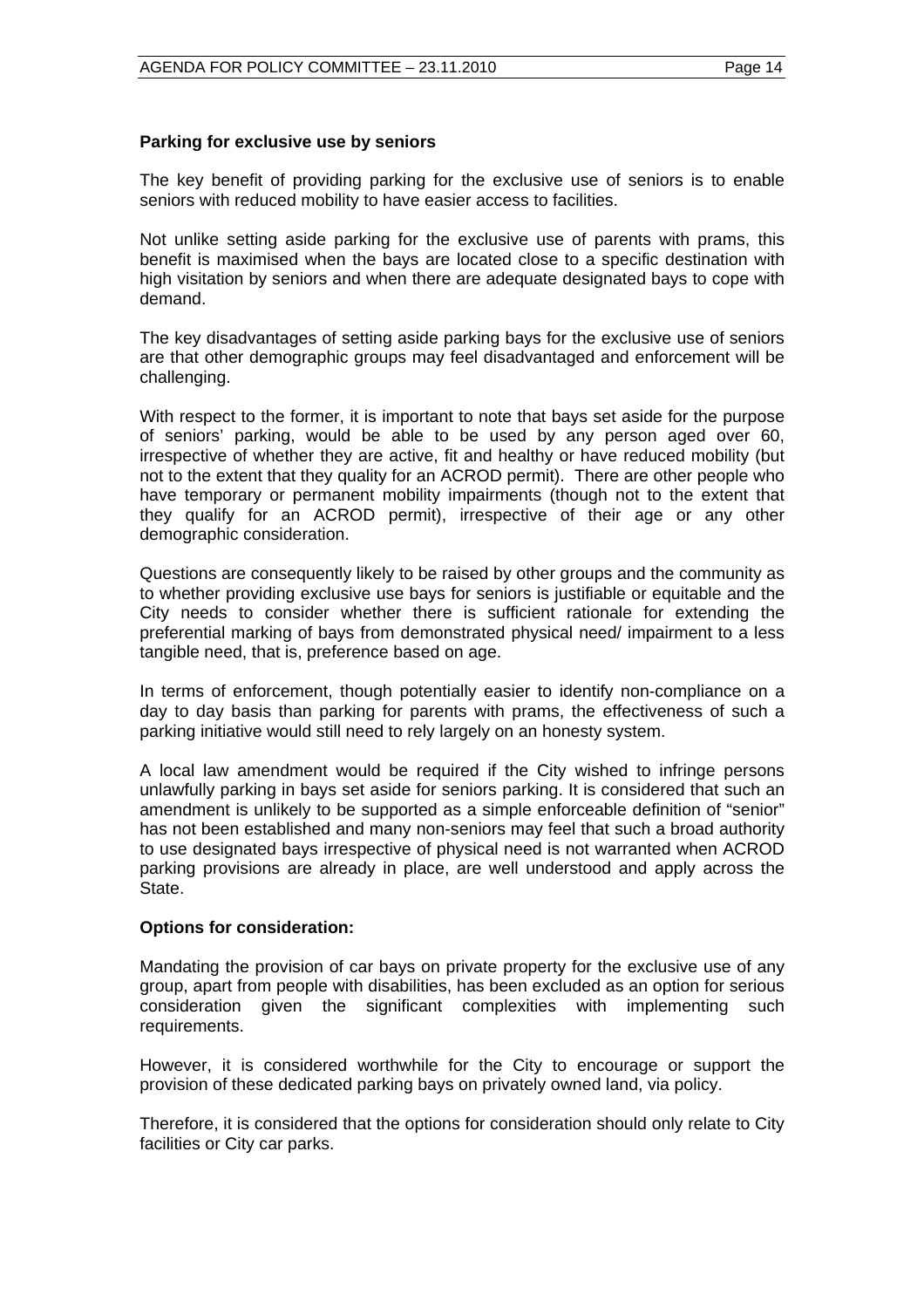**Option 1** - Designating bays for 'seniors' at City facilities and in City car parks (whether these are dual use bays or not).

It is considered that it will be difficult for the City to justify the designation of bays for the exclusive use of a demographic group on the basis of age alone and not demonstrated need. This option is therefore not recommended. However, this position does not preclude the City from providing reserved bays at City facilities where activities are focussed on seniors, for example at Milden Hall, and where bays are set aside for users of this facility.

**Option 2** - The City provides bays for the exclusive use by parents with prams at all City facilities and in all City car parks.

It is considered that there would be little benefit in setting aside bays for parents with prams at all City facilities and all City car parks, irrespective of whether there are specific destinations that generate high visitation by parents with young children and consequently generate high demand for exclusive use bays. This option is not recommended.

**Option 3** - The City provides bays for the exclusive use by parents with prams at selected City facilities and in selected City car parks.

This would be a more considered approach to the provision of such parking. The provision of exclusive use parking bays would be in response to an identified demand and in response to certain criteria and would therefore be implemented on a case by case basis. This is the recommended option.

#### **Legislation/Strategic Plan/Policy Implications**

# **Legislation**

# **Building Code of Australia**

The BCA requires that car parking spaces for people with disabilities are provided at a rate of one bay for every 100 parking bays or portion thereof. Whilst there is not a specified location or distance from an entrance for these bays, they should be located close to the entrances of the building to provide for dignified access for persons with a disability.

#### **City of Joondalup Parking Local Laws 1998**

The City's Parking Local Law provide the ability for City officers to infringe persons parking in Parents with Prams parking where they are not entitled to do so and where the Parking Local Law is enforceable. The Local Law is enforceable in all City operated facilities but can only be enforced on private property under an agreement between the City and land owner. Currently the City has an agreement only with Lakeside Shopping Centre. A formal agreement with other private developments or centres would be required before the City could provide enforcement services.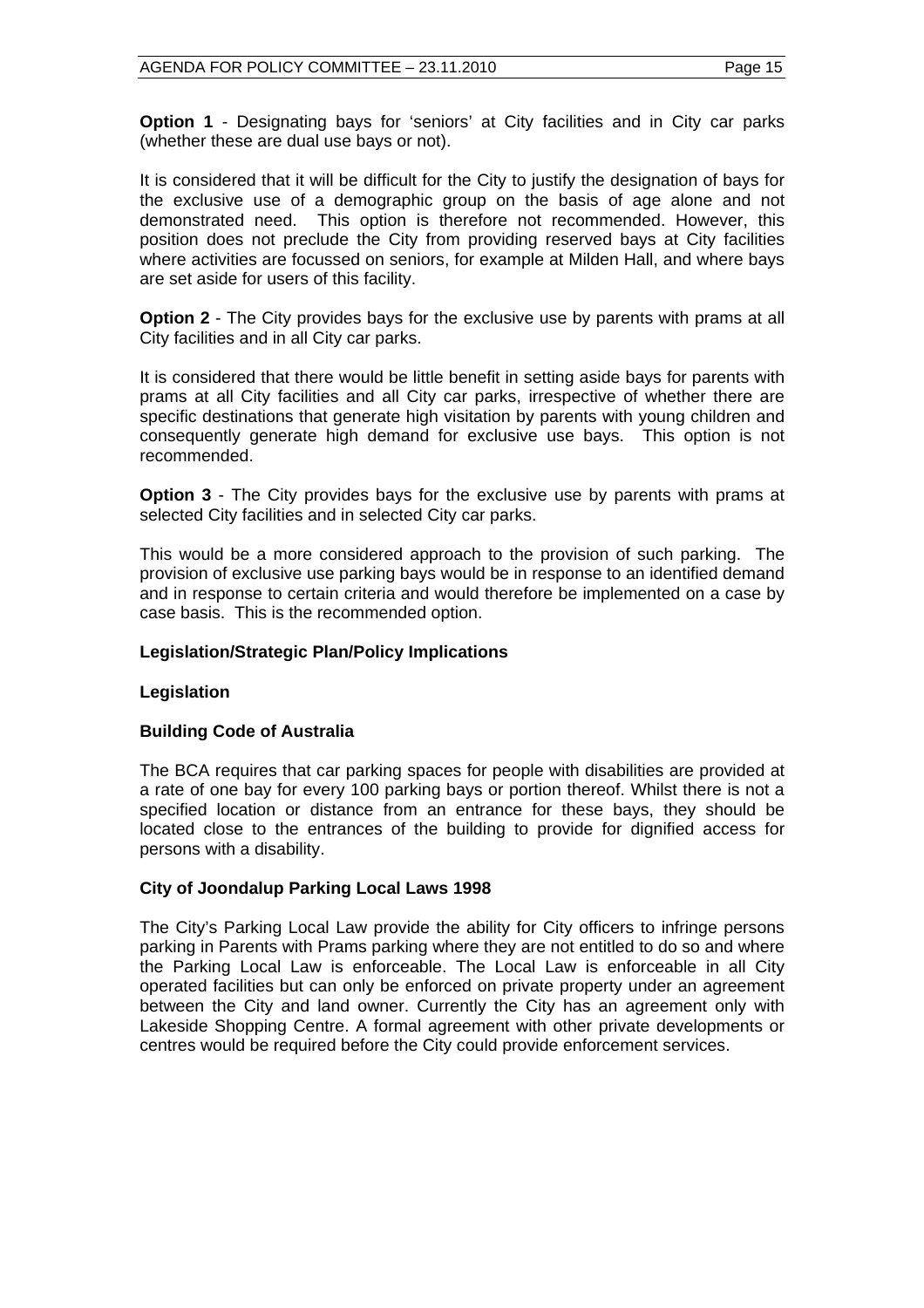A Local Law amendment would be required if the City wished to infringe persons unlawfully parking in bays set aside for seniors parking. It is considered that such an amendment is unlikely to be supported as a simple enforceable definition of "senior" has not been established and many "non seniors" may feel that such a broad authority to use designated bays irrespective of physical need is not warranted when ACROD parking provisions are already in place, are well understood and apply across the State.

## **Strategic Plan**

**Key Focus Area:** Community Wellbeing

Objective: To ensure the City's facilities and services are of a high quality and accessible to everyone.

**Policy** Not applicable

#### **Risk Management considerations:**

There is no real risk in not setting aside bays for the exclusive use of either parents with prams or seniors as the City is meeting its statutory obligations requires all private developers to meet their statutory obligations in terms of the provision of parking for people with disabilities.

There is a risk that the community may feel that providing exclusive use bays for seniors is neither justifiable nor equitable as it is not based on demonstrated physical need/impairment but rather on age.

#### **Financial/Budget Implications:**

If the City were to provide, mark, and enforce the exclusive usage of bays for parents with prams at certain City of Joondalup facilities this would have operational and financial implications. These are difficult to quantify at this stage as it is unclear which facilities should be targeted for the provision of this type of parking.

# **Regional Significance:**

Not applicable.

#### **Sustainability implications:**

Not applicable.

#### **Consultation:**

No consultation has been undertaken on the matter at this point in time.

# **COMMENTS**

It is considered, as highlighted earlier in this report, that the City should not and could not mandate the provision of exclusive use bays on private property. The City could encourage this and even enforce this on behalf of private property owners (via formal agreement).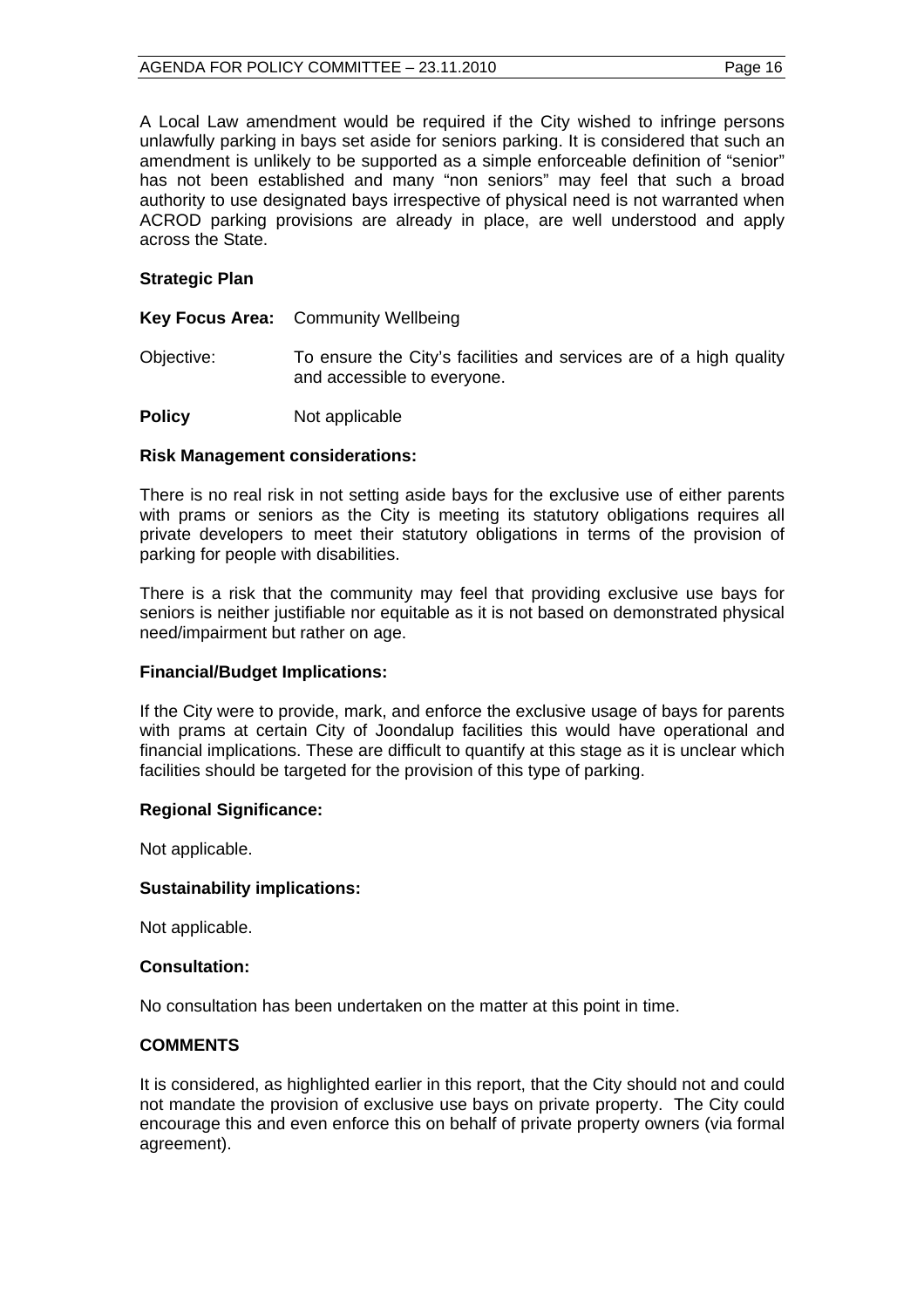The provision of parking for parents with prams may be appropriate at some City facilities and in some City car parks, depending on their nature and location, in order to address concerns about safety of users. Enforcement of this can currently be undertaken by the City as per the City's Parking Local Law.

The provision of parking for seniors at City facilities and in City car parks is unlikely to address the underlying concern of provision of parking for mobility impaired persons, or other persons with a demonstrated need. It could be seen as unjustifiable and inequitable. Enforcement would require an amendment to the City's Parking Local Law which may be difficult to achieve for the afore-mentioned reasons.

#### **VOTING REQUIREMENTS**

Simple Majority.

#### **RECOMMENDATION**

**That the Policy Committee RECOMMENDS that Council ADOPTS the Draft Dedicated Car Parking for Parents with Prams Policy as detailed in Attachment 1 to this Report.** 

*Appendix 2 refers* 

*To access this attachment on electronic document, click here:<Attach2agnPolicy231110.pdf>*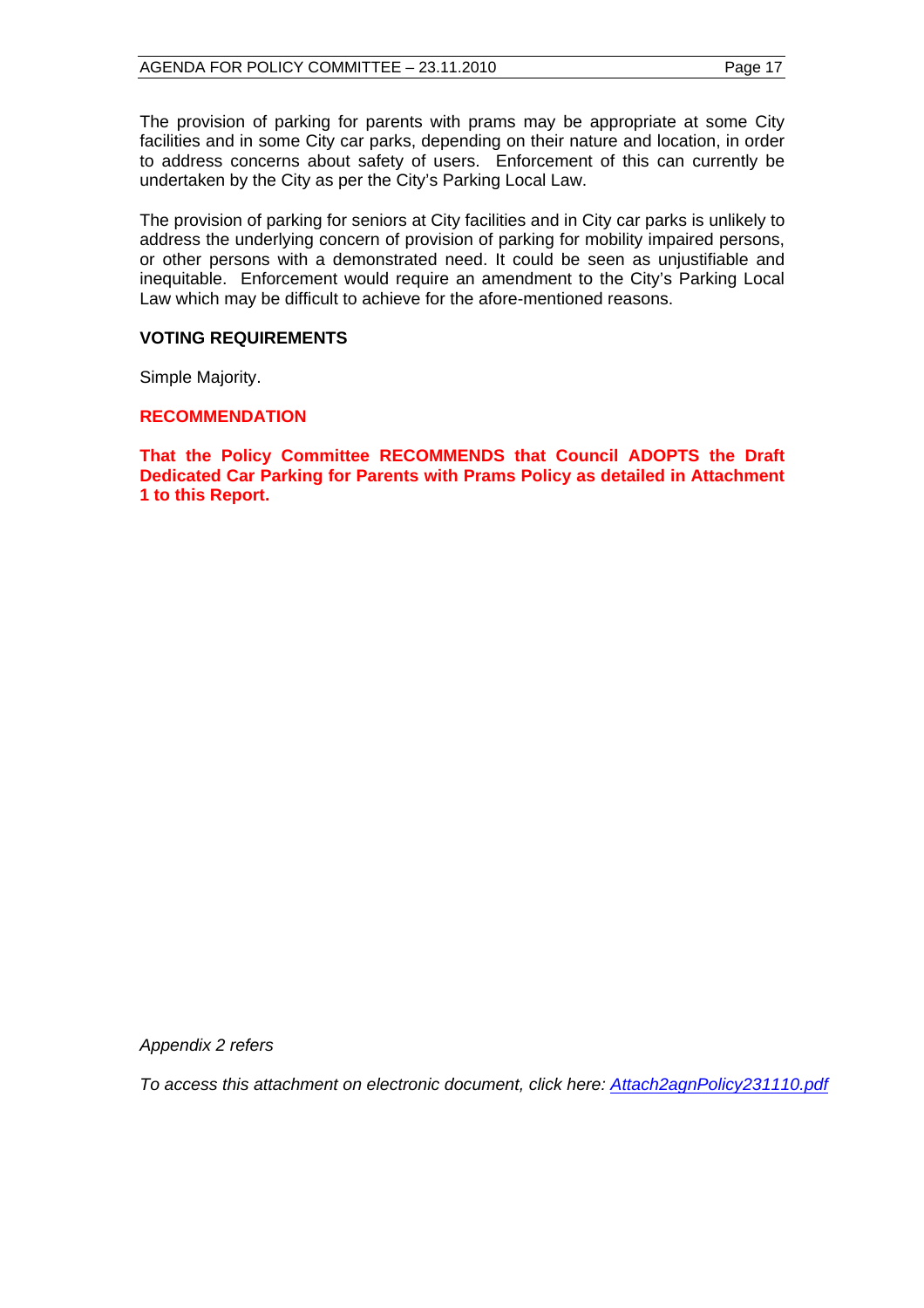# **MOTIONS OF WHICH PREVIOUS NOTICE HAS BEEN GIVEN**

# **REQUESTS FOR REPORTS FOR FUTURE CONSIDERATION**

**CLOSURE**